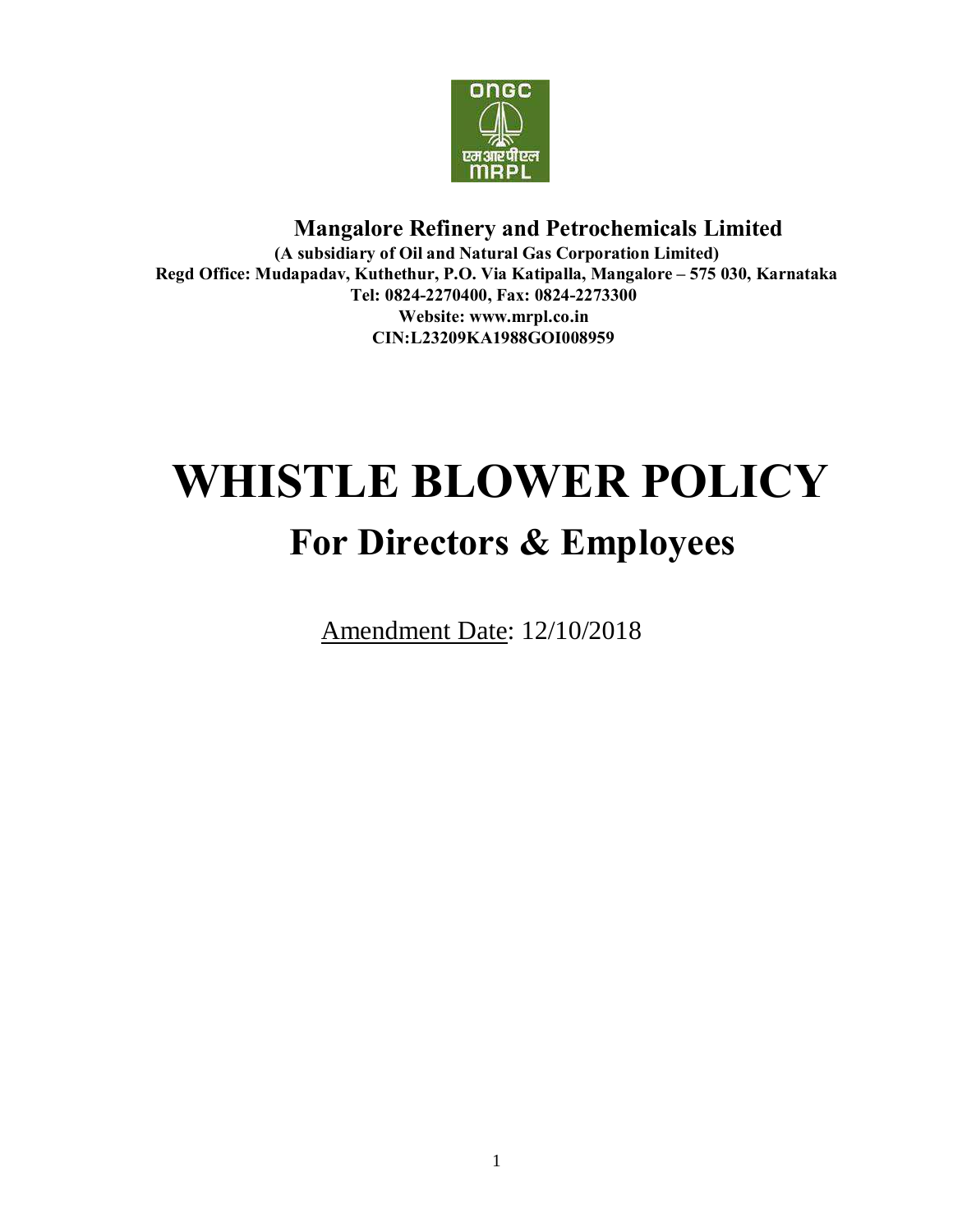#### **1. Preface**

- **1.1 "The Whistle Blower Policy" hereinafter referred as "The Policy" is formulated to provide a vigil mechanism for Directors and Employees to raise genuine concerns about unethical behaviour, actual or suspected fraud or violation of the Company's code of conduct or ethics policy. It also provides for adequate safeguard against victimisation of persons who use such mechanism.**
- **1.2 The Policy provides necessary safeguards for protection of Directors and Employees who avail the vigil mechanism from reprisals or victimization, for whistle blowing in good faith and to provide opportunity to Directors and Employees for direct access to the Chairperson of the Audit Committee in exceptional cases.**
- **1.3 However, a disciplinary action against the Whistle Blower which occurs on account of poor job performance or misconduct by the Whistle Blower and which is independent of any disclosure made by the Whistle Blower shall not be protected under the Policy.**
- **1.4 For the sake of absolute clarity, it is specified that the Whistle Blower Policy does not tantamount in any manner to dilution of the Vigilance mechanism in MRPL. Rather, over and above the existing Vigilance mechanism, any Protected Disclosure made by an employee under this policy, if perceived to have a vigilance angle, shall be referred to the Chief Vigilance Officer, MRPL.**
- **1.5 The Whistle Blower Policy is in conformity with Regulation 22 of SEBI ( Listing Obligations and Disclosure Requirements) Regulations, 2015 and provisions of Section 177 of the Companies Act, 2013 read with Rule 7 of the Companies (Meetings of Board and its Powers) Rules, 2014.**
- **1.6 The Whistle Blower Policy was amended by Audit Committee in its 66th Audit Committee meeting and placed before the 189th Board meeting held on 11/08/2014.**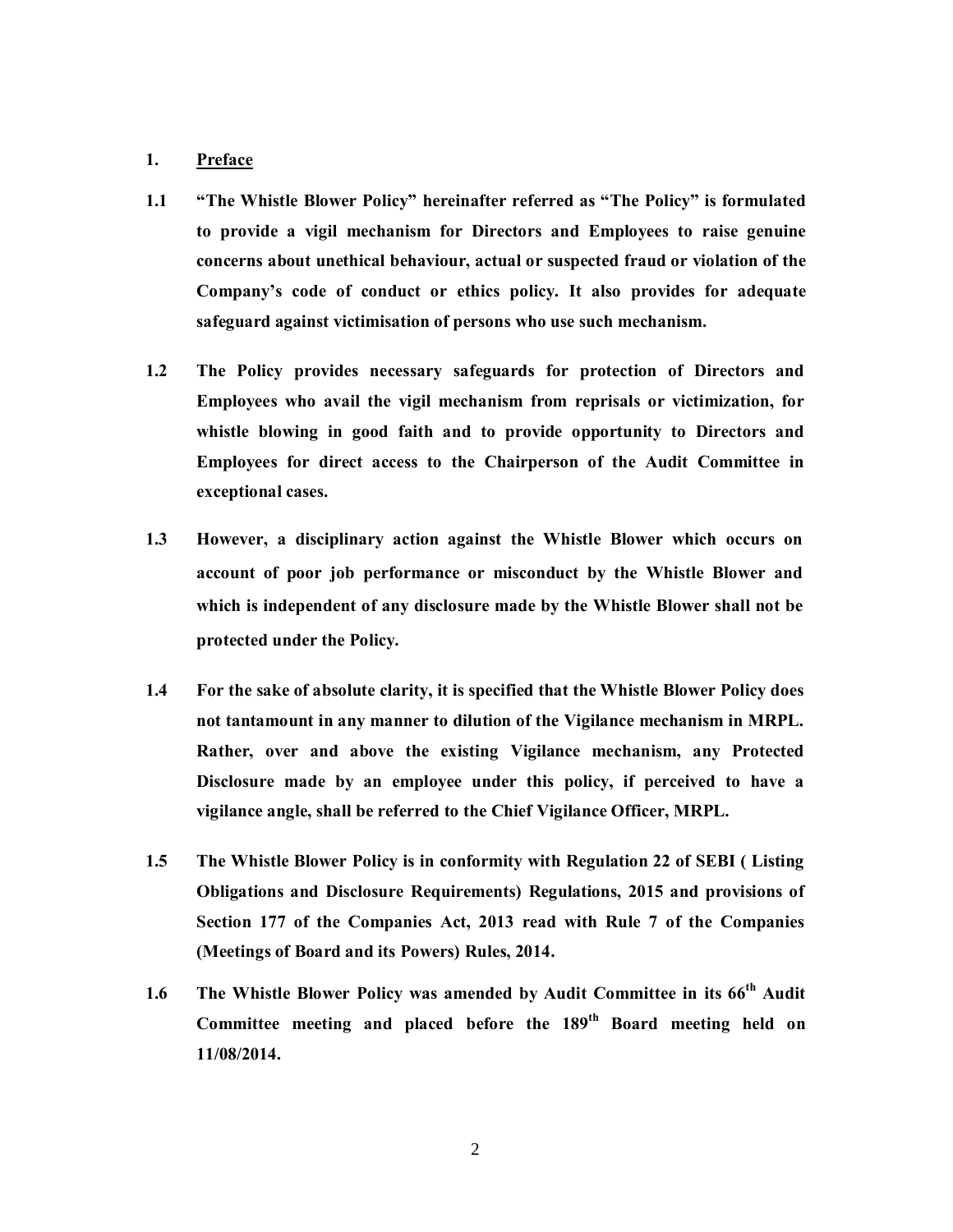### **2. Definitions**

- **2.1 "Audit Committee" means the Audit Committee of the Board constituted by the Board of Directors of MRPL in accordance with Section 177 of the Companies Act, 2013 read with the Companies (Meetings of Board and its Powers) Rules, 2014 and Regulation 18 of SEBI (Listing Obligations and Disclosure Requirements) Regulations, 2015.**
- **2.2 "Competent Authority" means the Managing Director of MRPL and will include any person(s) to whom he may delegate any of his powers as the Competent Authority under the Policy from time to time. In case of conflict of interest, Competent Authority means Chairman of Audit Committee.**
- **2.3 "Director" means a Director as defined under Section 2 (34) of the Companies Act, 2013.**
- **2.4 "Employee" means an employee as defined in the MRPL – Conduct, Discipline and Appeal Rules, 2003.**
- **2.5 "Frivolous Complaint" means fabricated, false, base less and superficial complaint with an ulterior motive.**
- **2.6 "Genuine Complaint" means genuine, factual and legitimate complaints based on records reporting improper activity.**
- **2.7 "Improper Activity" means unethical behaviour, actual or suspected fraud or violation of the company's general guidelines on conduct or ethics policy by any Director or Employee of MRPL.**
- **2.8 "Investigators" means those persons authorized, appointed, consulted or approached by the Managing Director/ Competent Authority in connection with conducting investigation into a protected disclosure and include the Auditors of MRPL.**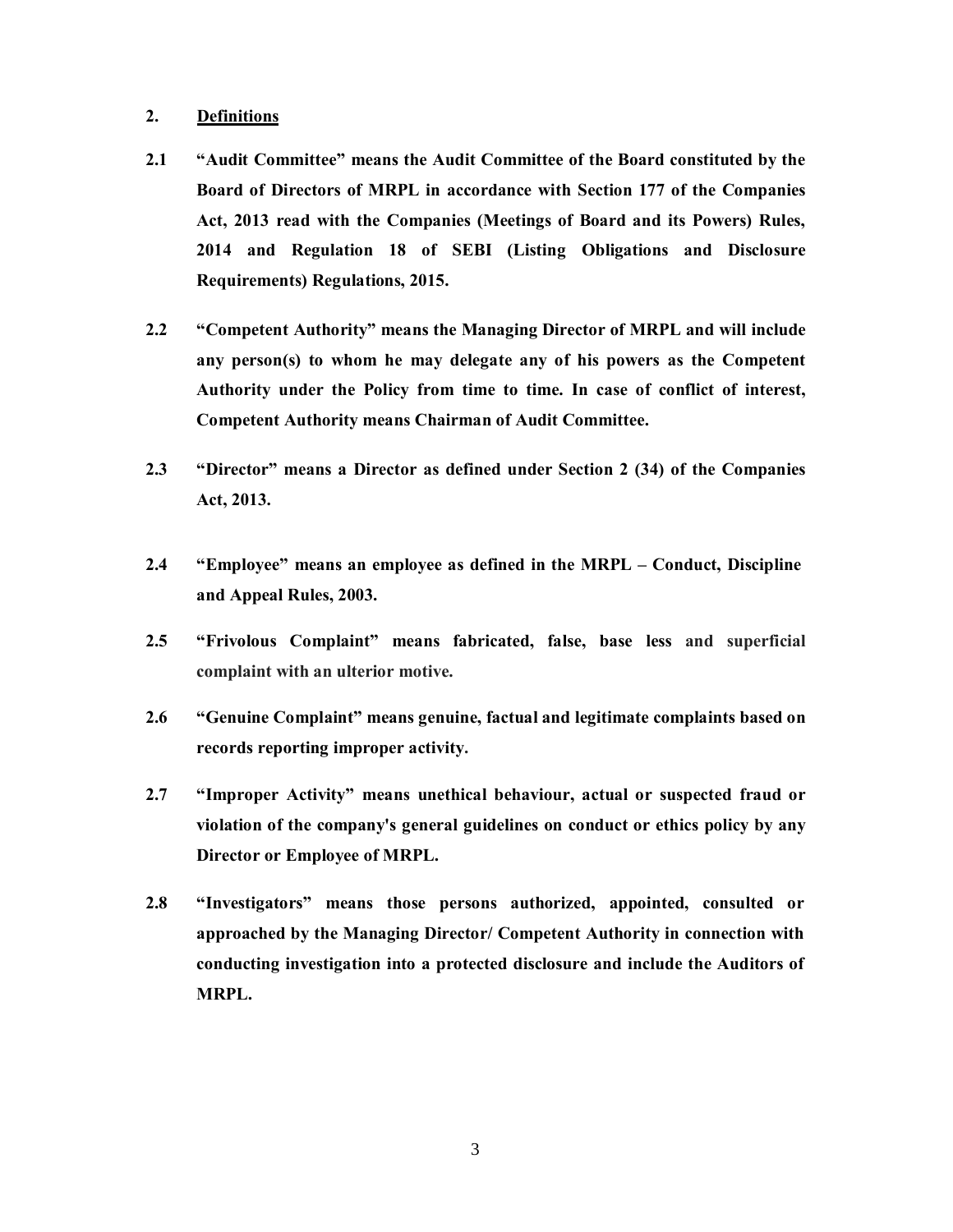- **2.9 Protected Disclosure" means any communication made in good faith that discloses or demonstrates information that may be treated as evidence of unethical or "Improper Activity".**
- **2.10 "Screening Committee" means a Committee constituted under the Policy of MRPL, comprising, the Managing Director or in his absence, a Functional Director as nominated by Managing Director and Chairman, Audit Committee or in his absence, a member of the Audit Committee as nominated by the Chairman, Audit Committee.**
- **2.11 "Service Rules" means the MRPL-Conduct, Discipline and Appeal Rules, 2003.**
- **2.12 "Subject" means a Director or Employee against or in relation to whom a Protected Disclosure has been made or evidence gathered during the course of an investigation.**
- **2.13 "Whistle Blower" means a Director or Employee making a Protected Disclosure under this policy.**
- **3. Eligibility**

**All Directors and Employees of MRPL are eligible to make "Protected Disclosures".**

#### **4. Guiding Principles**

- **4.1 Protected disclosures shall be acted upon in a time bound manner.**
- **4.2 Complete confidentiality of the Whistle Blower will be maintained.**
- **4.3 The Whistle Blower and / or the person(s) processing the Protected Disclosure will not be subjected to victimization.**
- **4.4 Evidence of the Protected Disclosure will not be concealed and appropriate action including disciplinary action will be taken in case of attempts to conceal or destroy evidence.**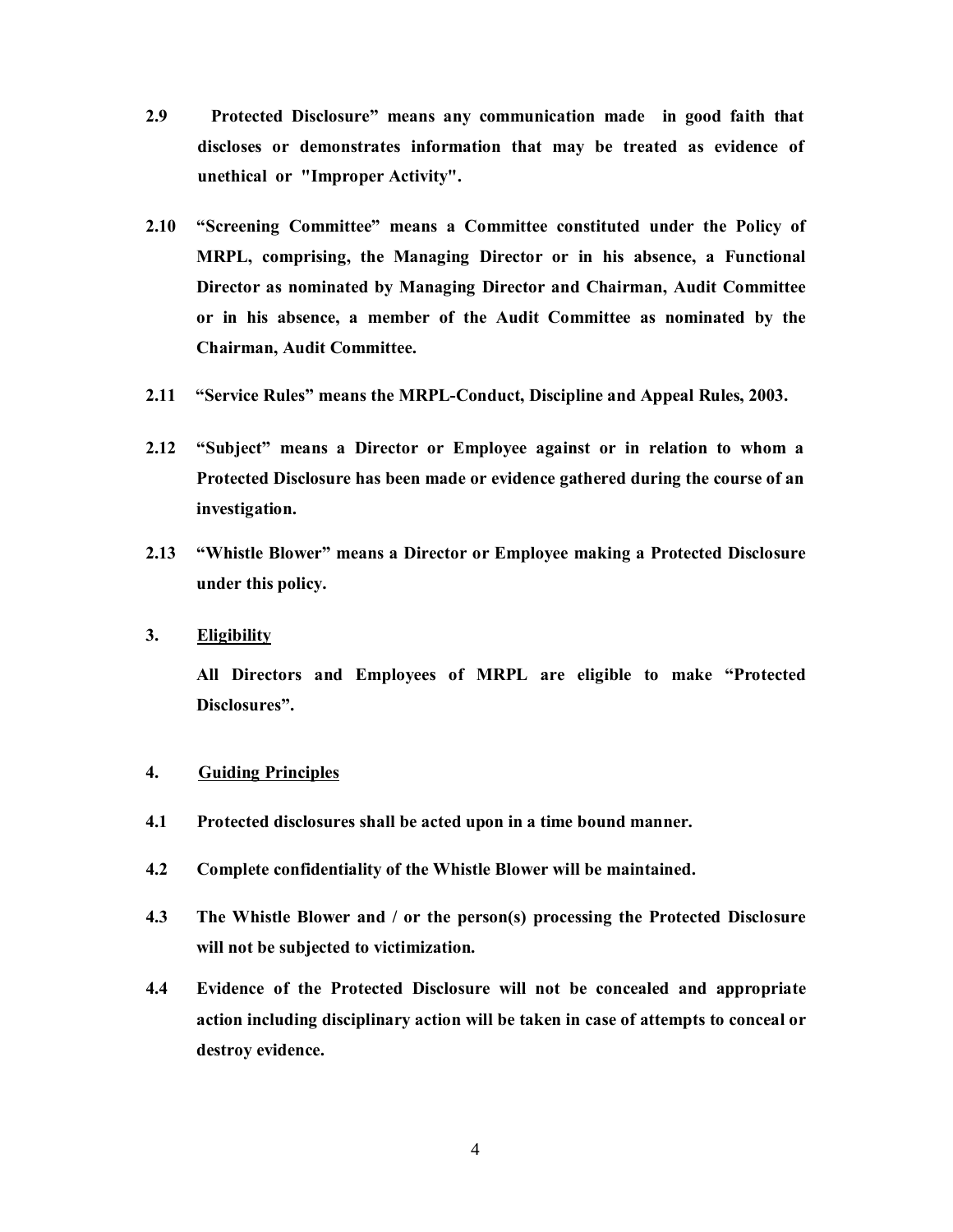- **4.5 'Subject' of the Protected Disclosure i.e. Director or Employee against or in relation to whom a protected disclosure has been made, will be provided an opportunity of being heard.**
- **4.6 The Whistle Blower should bring to attention of the Competent Authority at the earliest any improper activity or practice. Although they are not required to provide proof, they must have sufficient cause for concern.**
- **4.7 The Whistle Blower shall co-operate with investigating authorities, maintaining full confidentiality.**
- **5. Whistle Blower - Role & Protections**
- · **Role:**
- **5.1 The Whistle Blower's role is that of a reporting party with reliable information.**
- **5.2 The Whistle Blower is not required or expected to conduct any investigations on his own.**
- **5.3 The Whistle Blower may also be associated with the investigations, if the case so warrants. However, he shall not have a right to participate.**
- **5.4 Protected Disclosure will be appropriately dealt with by the Competent Authority.**
- **5.5 The Whistle Blower shall have a right to be informed of the disposition of his disclosure except for overriding legal or other reasons.**
- · **Protections:**
- **5.6 Genuine Whistle Blowers will be accorded protection from any kind of harassment /unfair treatment / victimization. However, motivated and frivolous disclosures shall be discouraged.**
- **5.7 In case of repeated frivolous complaints being filed by a Director or an Employee, the Audit Committee may take suitable action against the concerned Director or Employee including reprimand.**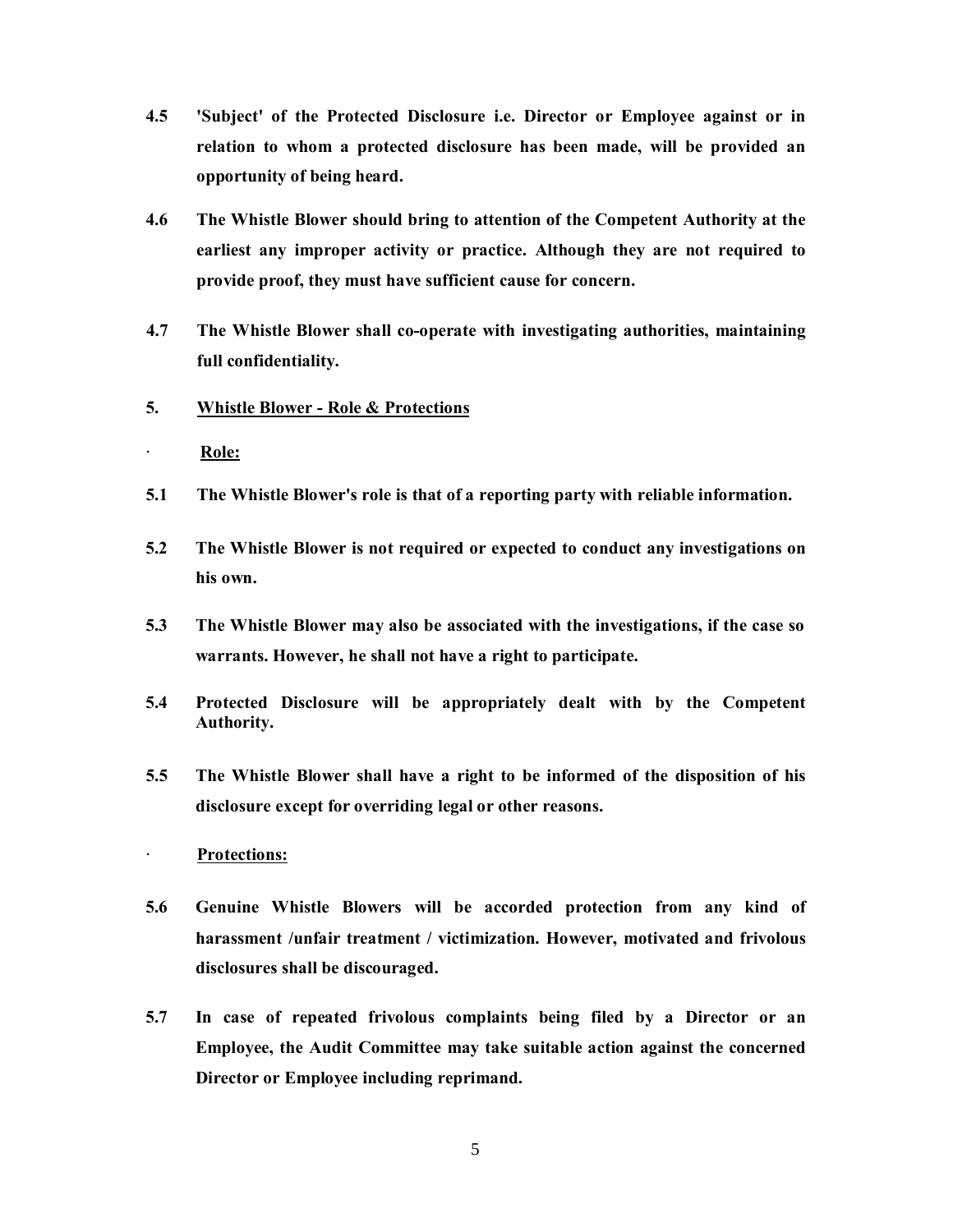- **5.8 If the Whistle Blower is required to give evidence in criminal or disciplinary proceedings, arrangements will be made for the Whistle Blower to receive advice about the procedure. Expenses incurred by the Whistle Blower in connection with the above, towards travel etc. will be reimbursed as per normal entitlements.**
- **5.9 A Whistle Blower may report any violation of clause 5.8 above to the Competent Authority who shall investigate into the same and take corrective action as may be required.**
- **5.10 Any other Director or Employee assisting in the said investigation shall also be protected to the same extent as the Whistle Blower.**

#### **6. Procedures - Essentials and Handling of Protected Disclosure**

- **6.1 The Protected Disclosure / Complaint should disclose the identity of the whistle blower / complainant i.e. his/her Name, Employee Number and Location,Director Identification Number (DIN) and should be inserted in an envelope which should be closed / secured / sealed. The envelope thus secured / sealed should be addressed to the Competent Authority and should be superscribed "Protected Disclosure". (If the envelope is not superscribed and closed /sealed / secured, it will not be possible to provide protection to the whistle blower as specified under this policy).**
- **6.2 If the Whistle Blower believes that there is a conflict of interest between the Competent Authority and the whistle blower, he may send his protected disclosure directly to the Chairman of the Audit Committee, MRPL.**
- **6.3 Anonymous or pseudonymous Protected Disclosure shall not be entertained.**
- **6.4 Protected Disclosure should either be typed or written in legible hand writing in English or Hindi and should provide a clear understanding of the Improper Activity involved or issue / concern raised. The reporting should be factual and not speculative in nature.**
- **6.5 It must contain as much relevant information as possible to allow for preliminary review and proper assessment.**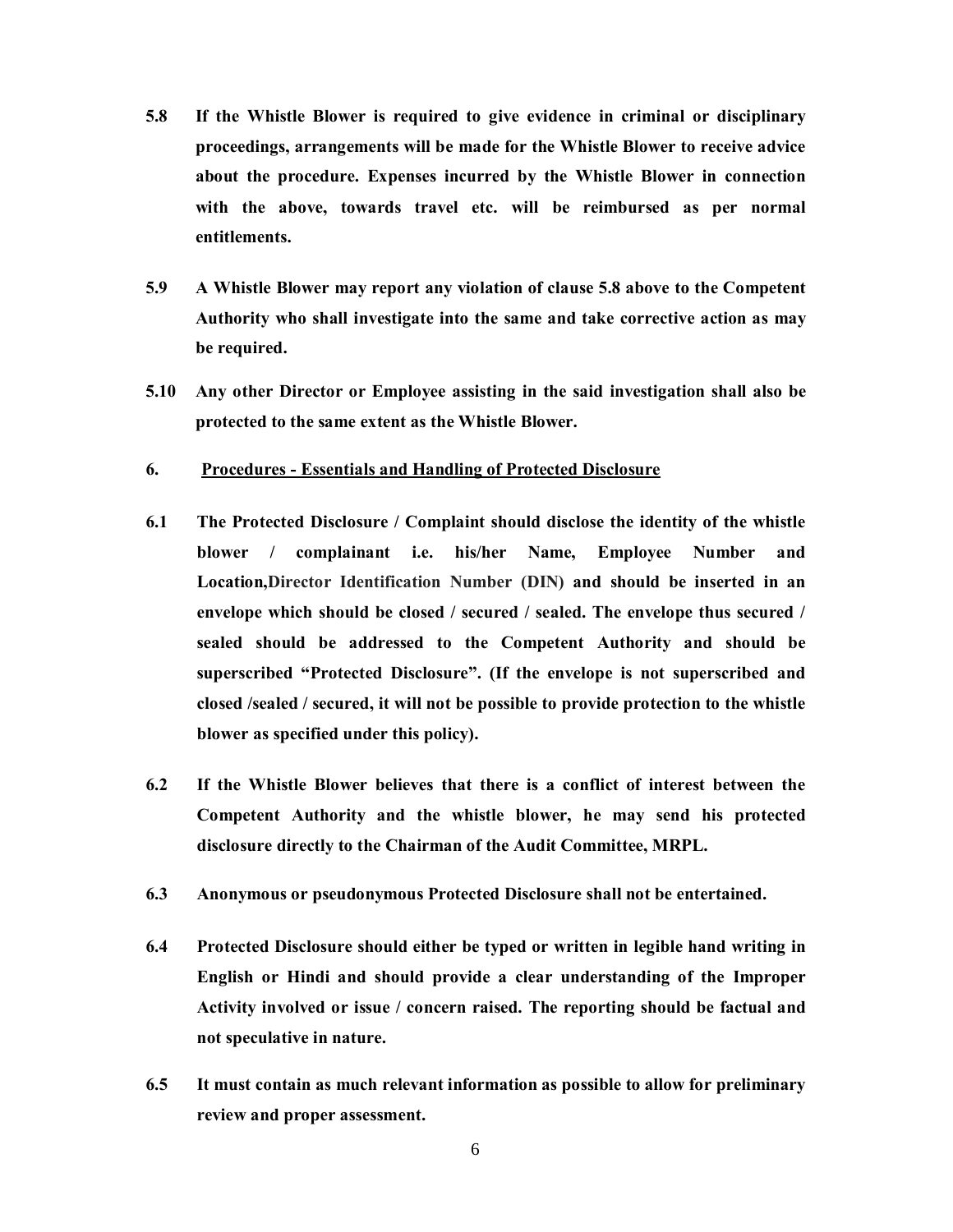- **6.6 Investigations into any Improper Activity which is the subject matter of an inquiry or order under the Commissions of Inquiry Act, 1952 will not come under the purview of this policy.**
- **6.7 The contact details of the Competent Authority for addressing and sending the Protected Disclosure is as follows:**

**Managing Director, Competent Authority, Whistle Blower Mechanism Mangalore Refinery and Petrochemicals Limited Mudapadav, Kuthethur, P.O. Via Katipalla, Mangalore – 575 030 Email:md@mrpl.co.in**

**6.8 The contact details for addressing a protected disclosure to the Chairman, Audit Committee are as follows:** 

**Chairman, Audit Committee Mangalore Refinery and Petrochemicals Limited Mudapadav, Kuthethur, P.O. Via Katipalla, Mangalore – 575 030 Email: whistleblower@mrpl.co.in** 

- **6.9 The Competent Authority shall mark the envelope containing the Protected Disclosure to a dedicated Confidential Section, which shall maintain a record thereof and shall submit the same to the Screening Committee.**
- **6.10 The Screening Committee shall weed out frivolous complaints and the Protected Disclosure(s) which require further investigation shall be forwarded to the investigator(s) nominated for this purpose, through the Confidential Section.**
- **6.11 The Screening Committee shall endeavour to meet within 15 days of receipt of a Protected Disclosure.**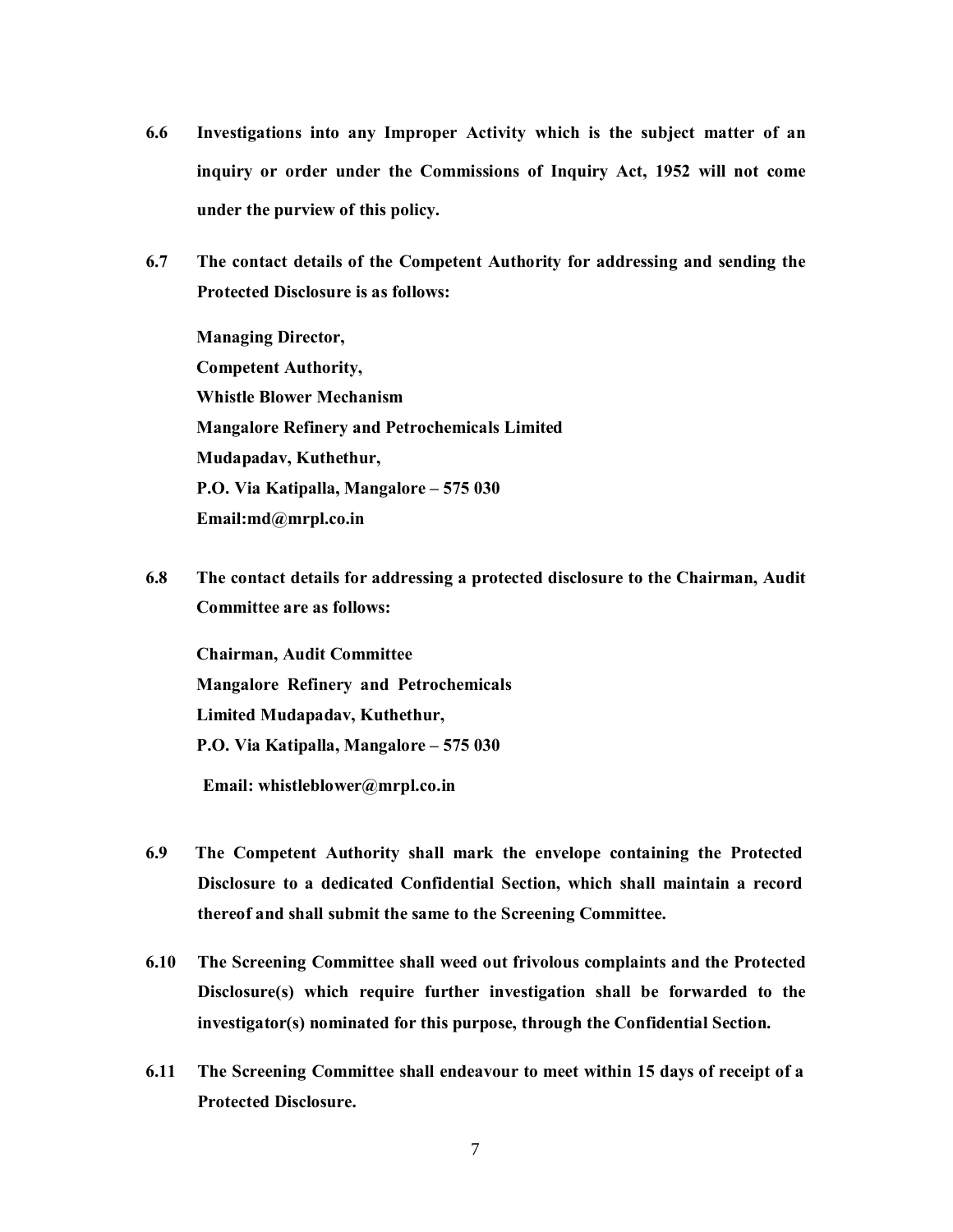#### **7. Investigations and Role of Investigators**

#### · **Investigation:**

- **7.1 Investigations shall be launched if the Screening Committee is satisfied after preliminary review that:**
	- **a) The alleged act constitutes an improper or unethical activity or conduct, and**
	- **b) The allegation is supported by information and specific enough to be investigated or in cases where the allegation is not supported by specific information, it is felt that the concerned matter deserves investigation.**
- **7.2 The decision taken by the Screening Committee to conduct an investigation is by itself not to be construed as an accusation and is to be treated as a neutral fact finding process.**
- **7.3 The identity of the Subject(s) and the Whistle Blower will be kept confidential.**
- **7.4 Subject(s) will normally be informed of the allegations at the commencement of a formal investigation and will be given opportunities for providing their inputs during the investigation.**
- **7.5 Subject(s) shall have a duty to co-operate with the Investigator(s) during investigation to the extent that such co-operation will not compromise selfincrimination protections available under the applicable laws.**
- **7.6 Subject(s) have a responsibility not to interfere with the investigation. Evidence shall not be withheld, destroyed or tampered with, and witnesses shall not be influenced, coached, threatened or intimidated by the Subject(s).**
- **7.7 Unless there are compelling reasons not to do so, Subject(s) will be given the opportunity to respond to material findings contained in an investigation report. No allegation of wrongdoing against a Subject(s) shall be considered as maintainable unless there is good evidence in support of the allegation.**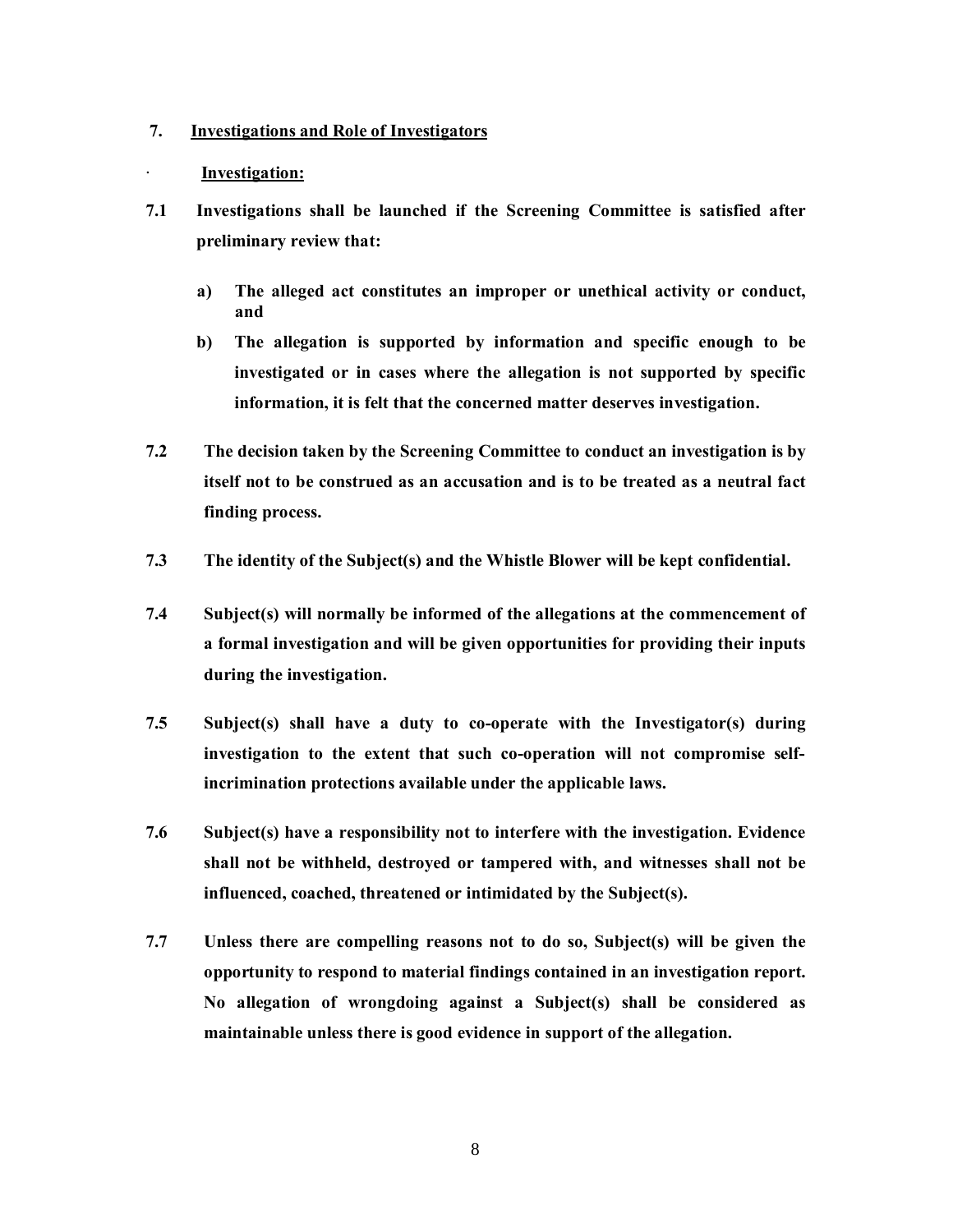- **7.8 The investigation shall be completed within 45 days of the date of receipt of the protected disclosure or such extended period as the Competent Authority may permit for reasons to be recorded.**
- **7.9 Subject(s) have a right to be informed of the outcome of the investigation.**

#### **Role of Investigator(s):**

- **7.10 Investigator(s) are required to conduct a process towards fact- finding and analysis. Investigator(s) shall derive their authority from Competent Authority when acting within the course and scope of their investigation. The Investigator(s) shall submit his / their report to the Competent Authority.**
- **7.11 All Investigators shall perform their role in an independent and unbiased manner. Investigators have a duty of fairness, objectivity, thoroughness, ethical behaviour and observance of professional standards.**
- **8. Action**
- **8.1 If the Competent Authority is of the opinion that the investigation discloses the existence of improper activity which is an offence punishable in law, the Competent**

**Competent Authority may direct the concerned authority to take disciplinary action under applicable statutory provisions including referring the matter to CVO, MRPL for appropriate action.**

- **8.2 The Competent Authority shall take such other remedial action as deemed fit to remedy the improper activity mentioned in the protected disclosure and /or to prevent the re-occurrence of such improper activity.**
- **8.3 If the investigation discloses that no further action on the protected disclosure is warranted, the report shall be filed in the Confidential Section.**
- **9. Reporting and Review**

**The Competent Authority shall submit a quarterly report of the protected disclosures, received and of the investigation conducted, and of the action taken to the Audit Committee for review.**